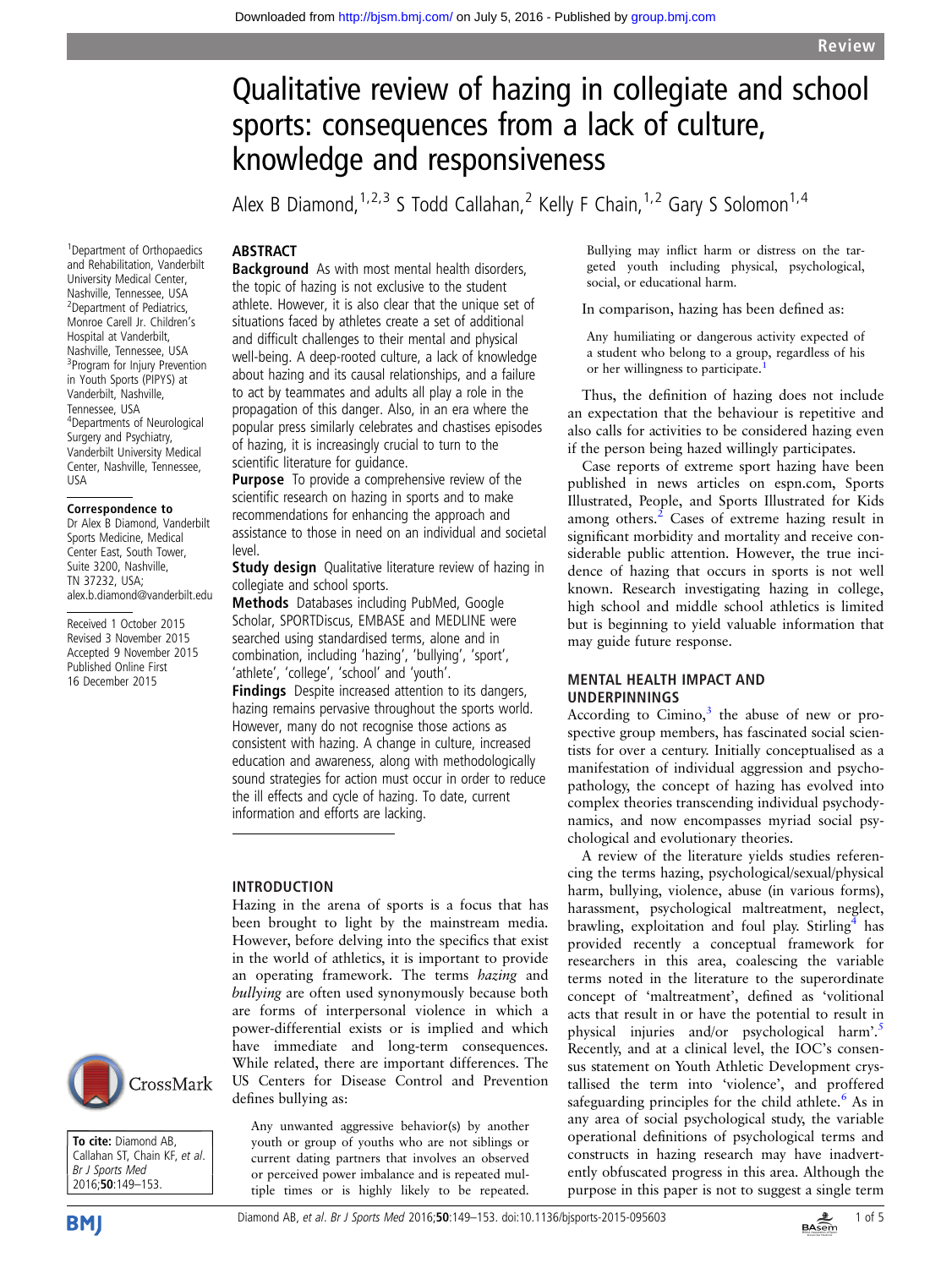of preference, the point to be made is that the utilisation of consensually agreed clinical terminology and conceptual frameworks for research would be of value going forward.

Fields *et al*<sup>[2](#page-4-0)</sup> have offered a sports-specific definition of hazing: "Hazing among youth is sports-related violence perpetrated by member(s) of a sports-related group against individual (s) seeking inclusion within, admittance to, and/or acceptance by that group. Hazing may be perpetrated by and/or endorsed by parents, coaches or other non-athlete members of the sportsrelated group as well as by adolescent athletes."

At a general level, it has been posited<sup>[3](#page-4-0)</sup> that hazing, despite being a multifaceted phenomenon that lacks a specific cause, generates group cohesion, $\frac{7}{1}$  serves as an expression of dominance, and allows for the selection of committed group members. As  $Cimino<sup>3</sup>$  $Cimino<sup>3</sup>$  $Cimino<sup>3</sup>$  points out, there is likely an evolutionary aspect to the hazing process, as the newcomer integration process serves to promote group survival. At the level of the hazing perpetrator, the psychological concepts of power, dominance, group cohesion, identification and reduction of future exploitation may explain the motivations for hazing. Student athletes tolerate hazing in order to gain acceptance, identify with the group, enjoy the benefits of group membership, and protect themselves from potential harm from non-group members. Experimental studies of hazing motivation have been reported in a university population<sup>3</sup> and replicated in a representative sample of the US population.<sup>8</sup>

Allan, $9$  in the 2008 national study of collegiate hazing, found that more students perceived positive (as opposed to negative) benefits of the hazing experience, with 31% claiming a greater identification with the group, 22% feeling a sense of accomplishment, and 18% feeling 'stronger'. It is quite likely that Festinger's theory of cognitive dissonance<sup>[10](#page-4-0)</sup> provides an explanatory purpose for these findings. From this perspective, the effort involved in a severe hazing initiation into group membership is justified by the rewards of belonging to that group.

Marks *et al*<sup>[11](#page-4-0)</sup> have summarised the psychological sequelae of hazing/maltreatment (in its multiple forms) in victims, which include clinical diagnostic categories such as depression, anxiety (including post-traumatic stress), and eating disorders. Symptomatic reactions include suicidal thoughts and behaviours, loss of confidence and self-esteem, aggression towards self and/ or others, interpersonal conflicts (often revolving around trust issues), and changes in weight, energy, sleep, concentration and substance use. Stirling et  $a\overline{l}^{12}$  $a\overline{l}^{12}$  $a\overline{l}^{12}$  listed a multitude of adverse psychological effects in victims of various forms of maltreatment, including increased rates of psychopathology, sexual difficulties, low self-esteem, interpersonal problems, depression, anxiety, debilitating developmental effects, emotional instability, physical self-abuse, eating disorders, substance abuse, attachment problems, dependency, aggression/violence, delinquency/criminality, impaired moral reasoning, overly compliant behaviours, and failure to thrive. It should be noted, however, that limited research to date has focused exclusively on the effects of maltreatment/hazing on athletes in particular, and that the adverse psychopathological effects reported in victims have been culled largely from the general literature on adolescents.

#### GENERAL POPULATION FINDINGS

Prevalence rates of bullying among youth vary widely, ranging anywhere from 13% to 75% in the USA.<sup>1</sup> This variation is largely due to differences in definition and reporting. A recent meta-analysis of 80 studies each of which included adolescents (12–18 years) found that the prevalence rate for bullying was 35% and the prevalence of cyber-bullying (bullying through the

use of technology) was  $15\%$ .<sup>[13](#page-4-0)</sup> There is considerable variability between countries although reported rates in Europe are similar to those in the USA.[14](#page-4-0) Bullying behaviour can be observed in preschool interactions, peaks in prevalence during the middle school years and declines some during the high school years.<sup>[15](#page-4-0)</sup> When assessing the prevalence of youth who bully others, the source of the reporting matters. In studies utilising self-reports of bullying others, the prevalence is approximately 12–19% with increasing prevalence through eighth grade. Studies utilising independent observers on a playground have reported that 77% of 3rd–6th graders have been observed bullying others or encouraging peers to bully others.<sup>[16](#page-4-0)</sup>

Similar to studies on bullying, studies on hazing vary in terms of definitions and reporting. Who reports hazing is also important because youth who experience hazing may not recognise or label the experience as such. One large study of US students found that 47% of students reported being hazed during high school.<sup>[17](#page-4-0)</sup> The highest percentages of youth reporting hazing were observed for those participating in sports (47%), Reserve Officers' Training Corps (ROTC) (46%), and band (34%). Sixteen per cent reported that they experienced hazing as part of class initiation to high school itself.<sup>[17](#page-4-0)</sup> Importantly, the study noted that of the 47% who experienced a hazing behaviour, only 8% labelled the behaviour as hazing.<sup>[17](#page-4-0)</sup> A companion study of college students performed by the same authors found that among college students involved in clubs, teams and organisations,  $55\%$  experienced hazing.<sup>1</sup>

Far from innocuous activity or 'horseplay,' those who experience hazing are often humiliated and forced to perform danger-ous and illegal activities. A study by Hoover and Pollard<sup>[19](#page-4-0)</sup> found that 48% of students experienced hazing, 43% were subjected to humiliating activities, and 30% were made to perform potentially illegal acts. The study noted episodes of being singled out (tormented, prevented from associating with other members), physical humiliation (pushing penny across the floor of the bus with one's nose, being made to consume urine or other inappropriate or unsafe foods/substances), forced public nudity, sexual acts and physical danger (allowing members to hit you, playing high speed car games, jumping off bridges).<sup>[19](#page-4-0)</sup> Alcohol and other substance abuse is commonly utilised in hazing behaviour in high school and college.<sup>[17 18](#page-4-0)</sup> Of those who experienced hazing, 71% reported negative consequences including relationship difficulties and physical and psychological symptoms.<sup>[20](#page-4-0)</sup>

Studies suggest that students' likelihood of experiencing hazing is affected by both their attitudes about hazing and the experiences and attitudes of important adults in their lives.<sup>[19](#page-4-0)</sup> Students who feel that hazing is socially acceptable are more likely to experience hazing. Many who experience hazing believe that coaches and advisors are aware of the hazing activities. In addition, students who know adults who have been hazed are more likely to experience being hazed themselves, evidence of the role that the drive for social conformity has in the perpetuation of hazing.<sup>[9](#page-4-0)</sup>

#### HAZING IN SPORTS

Hazing is remarkably common in sports. At the collegiate level, a national study of hazing found that as high as 80% of National Collegiate Athletic Association (NCAA) athletes have experienced some form of hazing throughout their college athletic career while 42% of these athletes reported a history of also being hazed in high school.<sup>[21](#page-4-0)</sup> A survey of over  $325\,000\,$  collegiate athletes identified more than 250 000 who experienced some form of hazing during team initiation activities. Further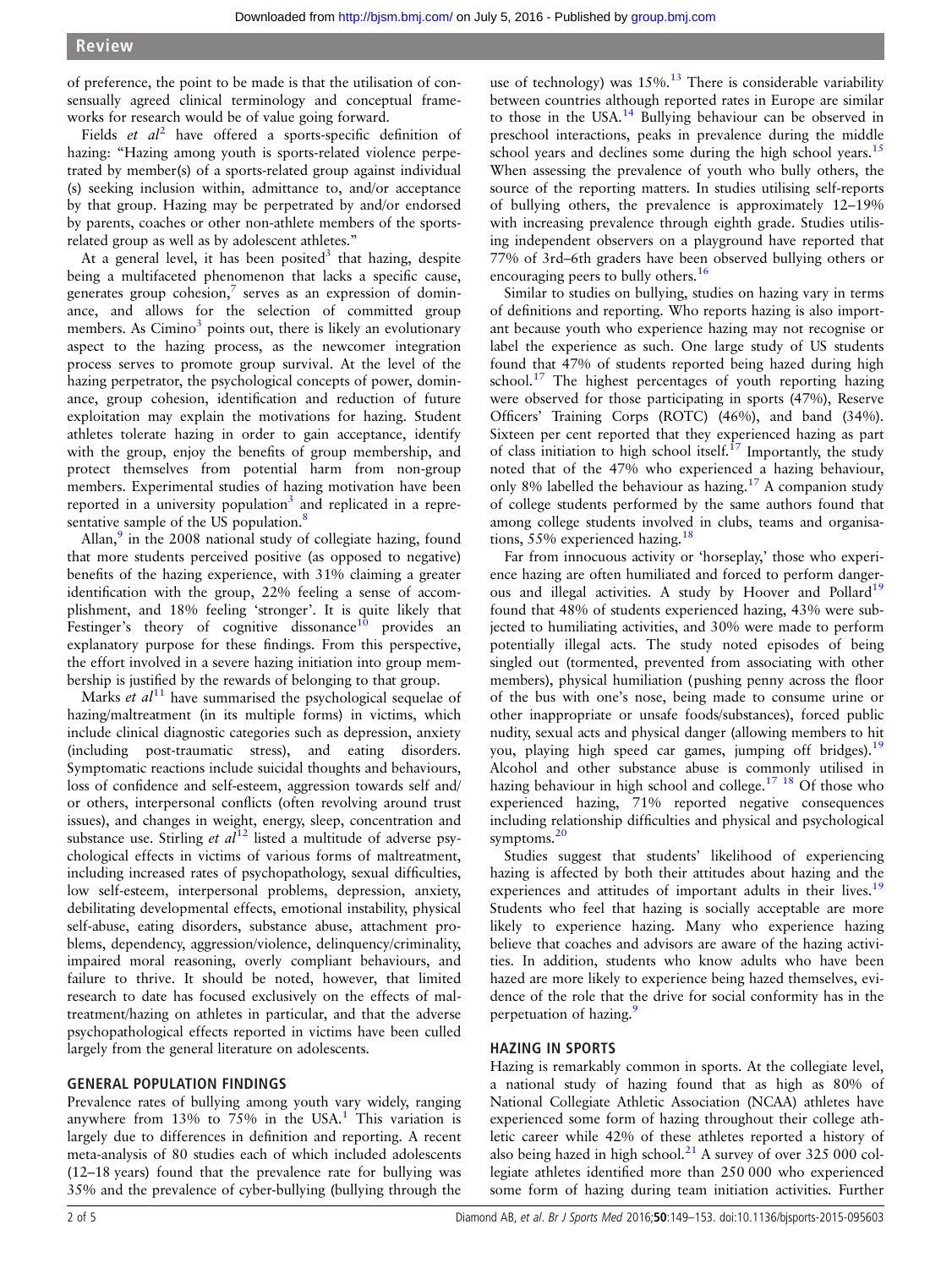breakdown revealed that one in five of these athletes was subjected to an illegal form of hazing, such as kidnappings, beatings or forced to destroy property; one-half (125 000 athletes) were involved in alcohol-related hazing; and two-thirds (170 000 athletes) were subjected to various forms of personal humiliation.<sup>21</sup> Extreme hazing practices have resulted in 30 deaths in college students between the years 2000 and 2009.<sup>2</sup> Despite these large numbers, college athletes have a poor understanding of what actions and behaviours constitute hazing. Only 12% of athletes report being hazed, but 80% describe hazing behaviours as part of their team initiation.<sup>21</sup> In addition, 60–95% of athletes who were subjected to hazing practices note that they would not report the hazing[.18 21](#page-4-0)

Unfortunately hazing is not limited to collegiate athletes and also regularly occurs at both the middle school and high school levels. The incidence of hazing in middle school ranges from 5% to 17.4%, with incidences as high as 13.3% in sixth graders.<sup>[2 22](#page-4-0)</sup> In high school athletes, the incidence ranges anywhere from  $17.4\%$  to  $48\%$ .<sup>2</sup> <sup>22</sup> Over half of students who reported being involved in athletics had been hazed at the high school level.<sup>[19](#page-4-0)</sup> Similar to the collegiate level, this young group of athletes also have a poor insight into the definition of hazing. In fact, only 3% of athletes felt that the activities they were subjected to were dangerous, when in actuality 22% of the activities described had the potential for serious physical harm.<sup>[22](#page-4-0)</sup> The issue of under-reporting, also similar to college athletics, is a problem for secondary school athletes and perhaps even more concerning was that 86% of these middle school and high school athletes felt that their experiences were worth it to be part of the team.<sup>2</sup>

There are several types of hazing practices that are commonly instituted as part of an initiation to a team. The three main categories of hazing are physical, psychological and alcohol related. $23$  How that hazing is expressed can vary as well. Those subsets are depicted in figure 1. Physical forms of hazing that have been reported range from beatings/paddling, branding, burning, tattooing, calisthenics, and head shaving, to even more extreme actions such as kidnapping, abandonment and sexual assaults.[22 24](#page-4-0) Psychological hazing that has been reported includes being forced to perform embarrassing acts, wear embarrassing clothes or makeup, being screamed at, name-calling, depriving sleep or food, acting as a slave, and being tied or taped up and/or confined.<sup>[22 24 25](#page-4-0)</sup> Alcohol-related hazing typic-ally consisted of forced binge drinking.<sup>[24](#page-4-0)</sup>



Figure 1 Subsets of hazing.

Diamond AB, et al. Br J Sports Med 2016;50:149–153. doi:10.1136/bjsports-2015-095603 3 of 5

The dangers and potential for significant harm related to hazing is often underestimated because it is assumed that participating in these acts is consensual.[26](#page-4-0) Unity is an important part of being on a team. Hazing in sports is rooted in this notion and has been described as a 'deviant over-conformity'. [27 28](#page-4-0) The basis behind hazing and the lack of perception of its occurrence is rooted in the athlete's attempt to demonstrate self-worth, dedication and willingness to make sacrifices for the team by participating in these hazing events. Athletes across all sports can experience hazing. Epidemiological data on rates of hazing in different types of sports is understudied and inconclusive. In one study 62 incidences of hazing were reported, half in football (33) and a third in men's basketball  $(16)$ .<sup>[7](#page-4-0)</sup> Another study found that athletes who reported the most hazing events tended to participate in higher levels of competition, team sports and in contact sports.[23](#page-4-0) However, a separate study found the highest rates of hazing in sixth graders occurred in more individualistic, non-contact sports such as gymnastics (42.9%) and cheerleading  $(35.3\%)$ <sup>[22](#page-4-0)</sup>. This second study also found that hazing rates for boys and girls are equal at 17.4% vs 17.6%, but boys tended to undergo more physical forms of hazing.<sup>[22](#page-4-0)</sup> It is unclear at this point why certain personal demographics, sports or levels of participation lead to more or less hazing-related activities.

Cycles of hazing may be perpetuated by those holding beliefs that these activities support team building. However, this theory has undergone significant scrutiny. One study found that as an athlete was subjected to more hazing, the less attracted they became to the team and the less team bonding and closeness they felt.[7](#page-4-0) Conversely, if the athlete participated in appropriate team building activities there was a higher level of team social cohesiveness.[28](#page-4-0) Thus, the dangerous consequences of hazing provide no added benefit to the concept of team unity and likely have the opposite of the intended effect. Table 1 examines some of the key differences between activities that are 'hazing' or 'team building'.

#### ACTION ITEMS

In order to help bring an end to hazing as a tradition in sport initiation and the beliefs that hazing promotes team building, more education and culture change need to occur across the board. That includes but is not limited to athletes, coaches, athletic administrators and healthcare providers. [Table 2](#page-3-0) depicts some of the key roles that these individuals should play in hazing awareness and prevention. Currently 43 states have some form of antihazing statute.<sup>[29](#page-4-0)</sup> It is critical to have a widespread awareness and implementation of these policies. In addition, those involved with athletics should be encouraged to understand the importance of a zero tolerance policy and initiate a shift away from negative hazing-like actions to positive team building activities. Effective antihazing strategies have been

| Hazing                                                                                                                   | <b>Team building</b>            |
|--------------------------------------------------------------------------------------------------------------------------|---------------------------------|
| Humiliates and degrades                                                                                                  | Promotes respect and dignity    |
| Tears down individuals                                                                                                   | Supports and empowers           |
| Creates division                                                                                                         | Creates real teamwork           |
| Lifelong nightmares                                                                                                      | Lifelong memories               |
| Shame and secrecy                                                                                                        | Pride and integrity             |
| Is a power trip                                                                                                          | Is a shared positive experience |
| Reprinted with permission from Wilfert. <sup>30</sup> Copyright 2007 by the National Collegiate<br>Athletic Association. |                                 |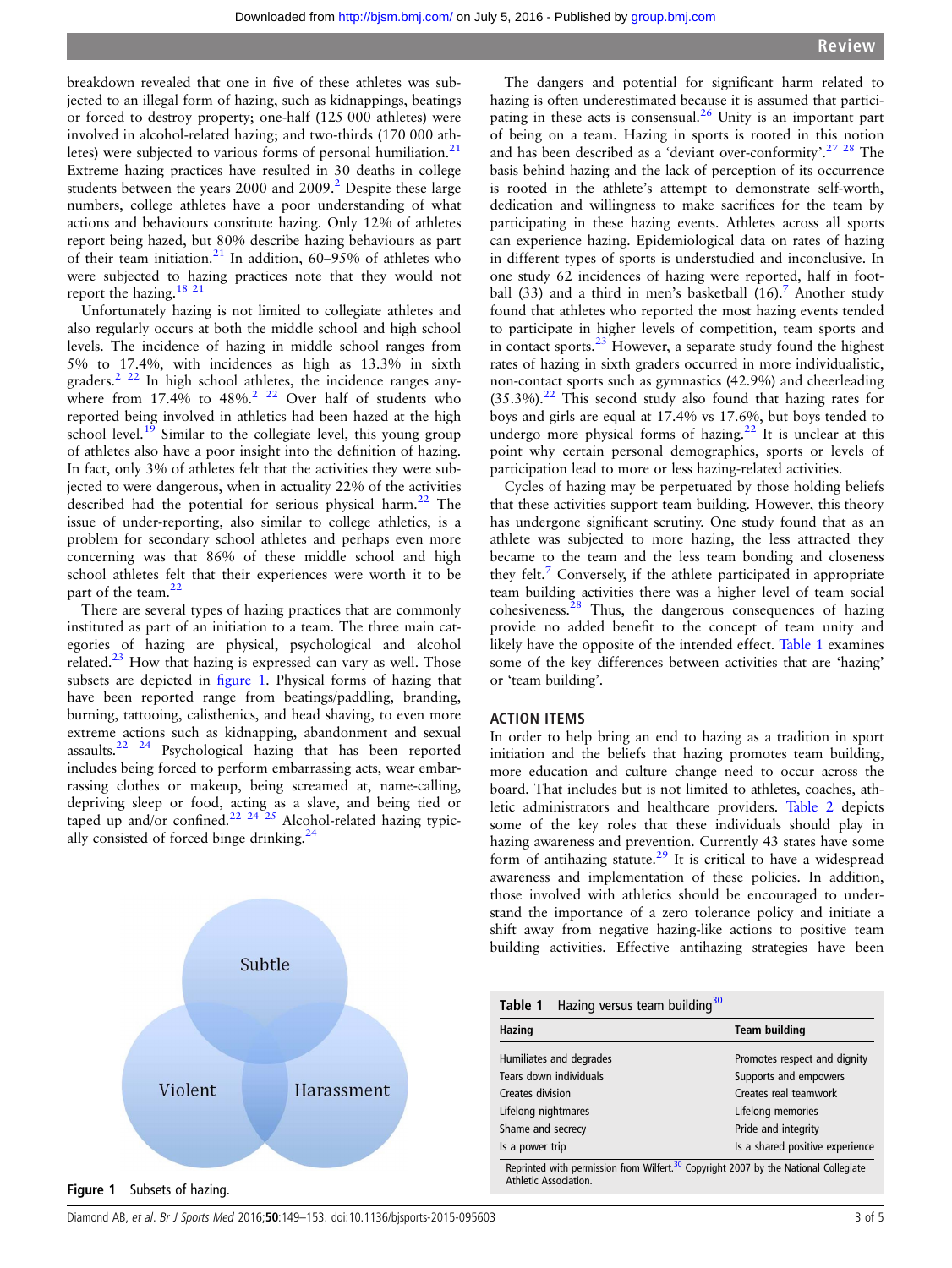<span id="page-3-0"></span>

| <b>Administrators</b>                                                                             | <b>Coaches</b>                                                             | <b>Student athletes</b>                                                                                                      | <b>Team captains</b>                                                       |
|---------------------------------------------------------------------------------------------------|----------------------------------------------------------------------------|------------------------------------------------------------------------------------------------------------------------------|----------------------------------------------------------------------------|
| Dispel myths/set the record straight                                                              | Create environment of total<br>respect and dignity for all                 | Understand what constitutes hazing                                                                                           | Encourage others to speak up<br>without fear of retribution                |
| Ensure comprehensive approach                                                                     | Address topic/consequences early<br>and consistently                       | Insist on open communication among teammates and<br>coaches                                                                  | Understand potential level of<br>accountability                            |
| Provide appropriate resources/support                                                             | Involve your team in process; be<br>supportive                             | Plan alternate activities that enhance bonding                                                                               | Ensure new members feel<br>supported                                       |
| Establish protocols and procedures for the<br>process (reporting, investigating,<br>adjudicating) | Help develop positive traditions<br>that are significant and<br>meaningful | Understand team acceptance and success should be<br>based on strong work ethic, positive attitude, positive<br>relationships | Help develop positive traditions<br>that are significant and<br>meaningful |
| Enforce clearly defined sanctions                                                                 | Discuss expectations re: character,<br>values on/off field                 | Discuss among your team how to report potential<br>incidents                                                                 | Create conduct quidelines along<br>with coaches                            |
|                                                                                                   | Take it seriously                                                          | Make caring about each other a high priority                                                                                 | Accept role as leader; Set proper<br>tone with your actions and<br>words   |
|                                                                                                   | Avoid creating division between<br>veterans and new players                | Seek advice from trusted adults/leaders                                                                                      |                                                                            |

developed which include confidential player entrance and exit interviews, antihazing team presentations, signing of an antihazing document with clear guidelines and consequences, maintaining open lines of communication, and swift punishment for any infractions[.7](#page-4-0) Mental health providers who are uniquely equipped to provide care for perpetrators, passive participants or victims of hazing should be involved early in the process in order to help address the underlying causes and/or sequelae of this type of action.

With the release of its hazing prevention manual, the NCAA has made the issue of hazing a critical part of its mission to protect the health and safety of student athletes. $30$ As depicted in table 2, the organisation reiterates that the prevention of hazing is a shared responsibility with the need for administrators, coaches, student athletes, team captains and healthcare providers all needed to play their roles in order to make a difference. A comprehensive approach that involves education, incorporation of programmes with validated measures, and clearly defined policies and penalties will allow a shift to preventing incidents as opposed to reacting to them after the fact. Although adults must clearly convey an attitude of zero tolerance towards hazing in addition to always promoting an environment of civility, respect and dignity, it is crucial that student athletes take ownership of the process.

Strategies outlined by the authors of the manual $30$  include the importance of understanding why it happens and what hazing really does versus what people believe it does. Hazing is an inappropriate and misguided example of a traditional initiation. It is a harmful tradition thrust on students seeking acceptance thereby resulting in their victimisation. Expectations attached to acceptance into the group need to be eliminated. In addition, terms such as 'pranks' or 'stunts' that soften the true nature of the conduct should not be used. Similarly, allowing for or encouraging a 'little hazing' leads to a tolerance for 'big hazing' type activities. For example, the mixed message from the media and professional teams where rookie singing or head shaving is celebrated at the end of sport highlight shows leads to a loss of credibility to investigative shows on the same channels featuring scientists and advocates exposing the true dangers of hazing typically after a catastrophic event has occurred.

In addition, $30$  open and honest discussion coupled with strongly enforced policy and risk reduction by avoiding situations that involve secrecy, alcohol and power imbalance are a few of the keys to prevention. It is important to understand that hazing occurs regardless of the willingness to participate in the activities and education addressing common myths is also critical. For example, perpetrators often cite the need for hazing-type activities in order to accomplish team building and bonding, instil needed humility in new team members and establish leadership hierarchy. They often believe these activities to be generally fun and harmless. However, it can be repeatedly demonstrated that hazing episodes have led to a team season being cancelled, student athletes being suspended and/or arrested, loss of team cohesiveness and not to mention serious physical and psychological injuries and even deaths.

It appears that some strides<sup>31</sup> have been made as 78% of male and 74% of female student athletes indicated that their coach or someone in the athletic department had talked to them about hazing. In addition, 16% of male and 20% of female student athletes indicated that they would like more information about the topic. Interestingly, the 2012 Social Environments Survey<sup>31</sup> conducted by the NCAA asked student athletes to whom they would turn first for advice, help or support with issues of hazing and bullying. Men were most likely to turn first to teammates (27%), while women were most likely to turn to their parents (29%).

## **CONCLUSION**

Although discrepancies exist between perceived and observed behaviours, hazing in both the collegiate and school sports setting is pervasive. Veiled in a misguided culture of 'traditional initiations' and 'team bonding,' the cycle of hazing repeatedly leads to both short-term and long-term physical and mental health ramifications in its victims as well as the perpetrators and passive participants alike. To make changes in the arena of hazing and sports, changes need to be made to both the rules and the culture of sports. The development and implementation of comprehensive, evidence-based programmes aimed at addressing the underlying issues and myths that perpetuate hazing are crucial to putting an end to this home-grown danger facing our athletes.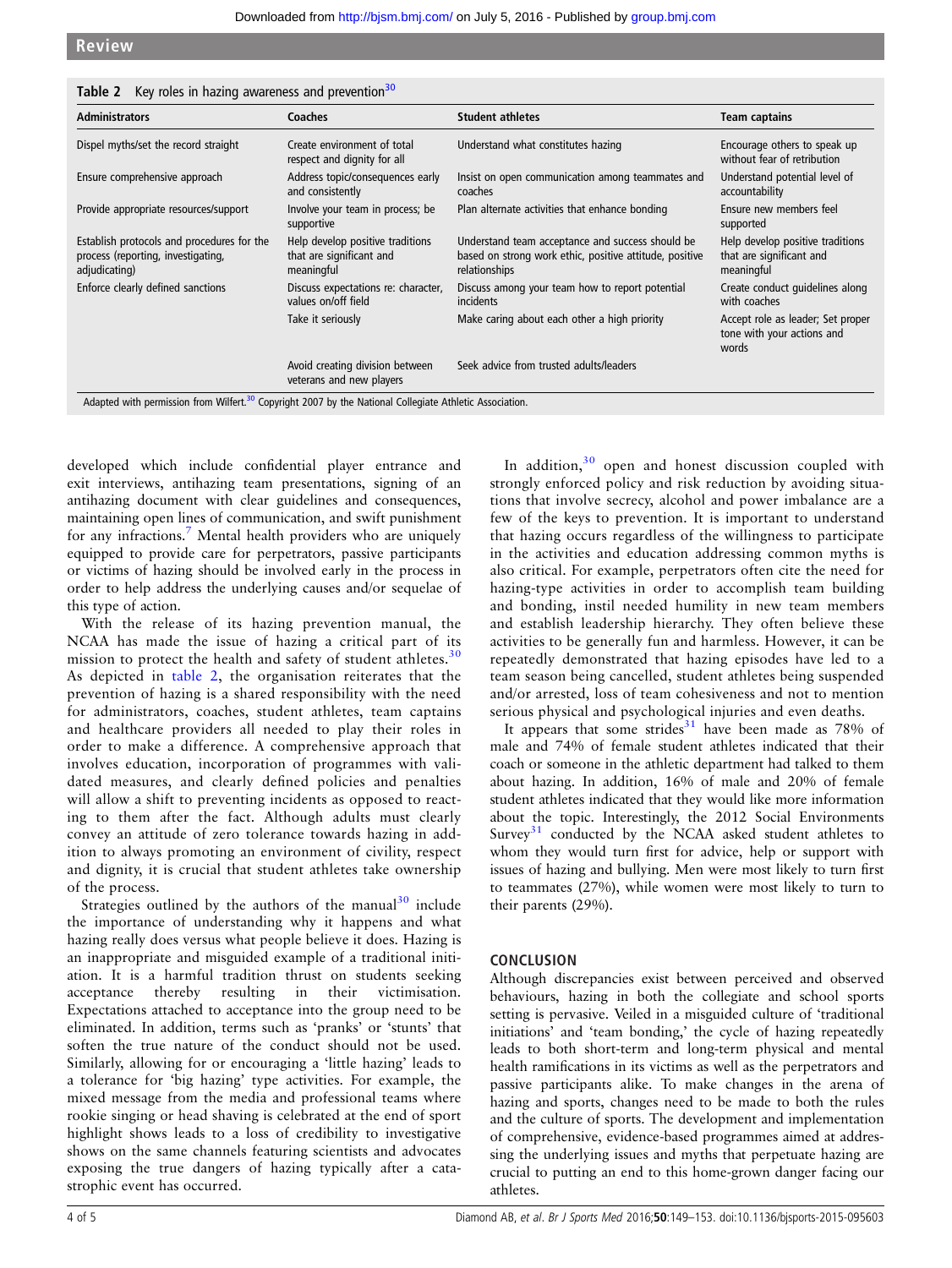## <span id="page-4-0"></span>What are the findings?

- $\blacktriangleright$  The terms *hazing* and *bullying* are often used synonymously because both are forms of interpersonal violence in which a power-differential exists and which have immediate and long-term consequences. However, while the two are related, there are important differences including the fact that activities should be considered hazing even if the person being hazed willingly participates.
- $\blacktriangleright$  Close to three-fourth of those who experienced hazing reported some degree of negative consequences including relationship difficulties as well as physical and psychological symptoms.
- $\triangleright$  A poor environment of understanding and culture continues to exist in the world of athletics regarding hazing. A large discordance exists among the number of reported actions and behaviours consistent with hazing and the actual reports of episodes of hazing. In addition, the majority of athletes note that they would not report the hazing.
- ▸ Hazing should be broadly viewed as 'maltreatment' and/or 'violence' and as such principles and practices that safeguard the health and wellness of the college and school-age athlete should be instituted across disciplines and populations.
- ▸ Hazing is an inappropriate and misguided example of a traditional initiation where the focus should be on team building as opposed to victimisation.

#### How might it impact on clinical practice in the future?

- $\triangleright$  Properly addressing the physical and psychological concerns of student-athletes requires the development of a comprehensive and well-implemented plan regarding the prevention of hazing.
- A zero tolerance policy should exist for all types and degrees of hazing.
- ▸ Positive team building activities should be encouraged and promoted as they actually achieve the desired effects many are incorrectly seeking through the participation in hazing.

#### Competing interests None declared.

Provenance and peer review Not commissioned; externally peer reviewed.

#### **REFERENCES**

- 1 Gladden R, Vovolo-Kantor A, Hamburger M, et al. Bullying surveillance among youths: uniform definitions for public health and recommended data elements, Version 1.0. Atlanta, GA; National Center for Injury Prevention and Control, Centers for Disease Control and Prevention and U.S. Department of Education; 2014.
- Fields SK, Collins CL, Comstock RD. Violence in youth sports: hazing, brawling and foul play. [Br J Sports Med](http://dx.doi.org/10.1136/bjsm.2009.068320) 2010;44:32–7.
- 3 Cimino A. The evolution of hazing: motivational mechanisms and the abuse of newcomers. [J Cogn Cult](http://dx.doi.org/10.1163/156853711X591242) 2011;11:241–67.
- 4 Stirling AE. Definition and constituents of maltreatment in sport: establishing a conceptual framework for research practitioners. [Br J Sports Med](http://dx.doi.org/10.1136/bjsm.2008.051433) 2009; 43:1091–9.
- 5 Crooks CV, Wolfe DA. Child abuse and neglect. Assess Child Disord 2007;4:639–84.
- 6 Bergeron MF, Mountjoy M, Armstrong N, et al. International Olympic Committee consensus statement on youth athletic development. [Br J Sports Med](http://dx.doi.org/10.1136/bjsports-2015-094962) 2015;49:843–51.
- 7 Van Raalte JL, Cornelius AE, Linder DE, et al. The relationship between hazing and team cohesion. J Sport Behav 2007;30:491-507.
- 8 Cimino A. Predictors of hazing motivation in a representative sample of the United States. [Evol Hum Behav](http://dx.doi.org/10.1016/j.evolhumbehav.2013.08.007) 2013;34:446–52.
- 9 Allan EJ. Hazing in view: college students at risk: initial findings from the National Study of Student Hazing. DIANE Publishing, 2009.
- 10 Festinger L, Carlsmith JM. Cognitive consequences of forced compliance. [J Abnorm](http://dx.doi.org/10.1037/h0041593) [Soc Psychol](http://dx.doi.org/10.1037/h0041593) 1959;58:203.
- 11 Marks S, Mountjoy M, Marcus M. Sexual harassment and abuse in sport: the role of the team doctor. [Br J Sports Med](http://dx.doi.org/10.1136/bjsports-2011-090345) 2012;46:905-8.
- 12 Stirling AE, Bridges EJ, Cruz EL, et al. Canadian Academy of Sport and Exercise Medicine position paper: abuse, harassment, and bullying in sport. [Clin J Sport Med](http://dx.doi.org/10.1097/JSM.0b013e31820f9248) 2011;21:385–91.
- 13 Modecki KL, Minchin J, Harbaugh AG, et al. Bullying prevalence across contexts: a meta-analysis measuring cyber and traditional bullying. [J Adolesc Health](http://dx.doi.org/10.1016/j.jadohealth.2014.06.007) 2014;55:602–11.
- 14 Chester KL, Callaghan M, Cosma A, et al. Cross-national time trends in bullying victimization in 33 countries among children aged 11, 13 and 15 from 2002 to 2010. [Eur J Public Health](http://dx.doi.org/10.1093/eurpub/ckv029) 2015;25(Suppl 2):61–4.
- 15 Hymel S, Swearer SM. Four decades of research on school bullying: an introduction. Am Psychol 2015;70:293–9.
- Glew GM, Frey KS, Walker WO. Bullying update: are we making any progress? [Pediatr Rev](http://dx.doi.org/10.1542/pir.31-9-e68) 2010;31:e68–74.
- 17 Allan EJ, Madden M. Hazing in view: high school students at risk. 2008. [http://www.stophazing.org/wp-content/uploads/2014/08/HazinginViewHighSchool](http://www.stophazing.org/wp-content/uploads/2014/08/HazinginViewHighSchoolReport.pdf) [Report.pdf](http://www.stophazing.org/wp-content/uploads/2014/08/HazinginViewHighSchoolReport.pdf)
- 18 Allan EJ, Madden M. Hazing in view: college students at risk. 2008.
- [http://www.stophazing.org/wp-content/uploads/2014/06/hazing\\_in\\_view\\_web1.pdf](http://www.stophazing.org/wp-content/uploads/2014/06/hazing_in_view_web1.pdf) 19 Hoover N, Pollard N. High school hazing initiation rites in American high schools: A national survey. Alfred, NY: Alfred University, 2000.
- 20 Neal TL, Diamond AB, Goldman S, et al. Interassociation recommendations for developing a plan to recognize and refer student-athletes with psychological concerns at the secondary school level: a consensus statement. [J Athl Train](http://dx.doi.org/10.4085/1062-6050-50.3.03) 2015;50:231–49.
- 21 Hoover NC. National survey: initiation rites and athletics for NCAA sports teams. Alfred University, 1999. [http://www.alfred.edu/sports\\_hazing/docs/hazing.pdf](http://www.alfred.edu/sports_hazing/docs/hazing.pdf)
- 22 Gershel JC, Katz-Sidlow RJ, Small E, et al. Hazing of suburban middle school and high school athletes. [J Adolesc Health](http://dx.doi.org/10.1016/S1054-139X(03)00021-1) 2003;32:333-5.
- 23 Waldron J, Kowalski C. Crossing the line: rites of passage, team aspects, and ambiguity of hazing. [Res Q Exerc Sport](http://dx.doi.org/10.1080/02701367.2009.10599564) 2009;80:291-302.
- 24 Finkel M. Traumatic injuries caused by hazing practices. [Am J Emerg Med](http://dx.doi.org/10.1053/ajem.2002.32649) 2002;20:228–33.
- 25 Campo S, Poulos G, Sipple JW. Prevalence and profiling: hazing among college students and points of intervention. [Am J Health Behav](http://dx.doi.org/10.5993/AJHB.29.2.5) 2005; 29:137–49.
- 26 Fields S, Collins CL, Comstock RD . Conflict on the courts: a review of sports-related violence literature. [Trauma Violence Abuse](http://dx.doi.org/10.1177/1524838007307293) 2007;8:359–69.
- 27 Waldron JJ, Krane V. Whatever it takes: health compromising behaviors in female athletes. *[Quest](http://dx.doi.org/10.1080/00336297.2005.10491860)* 2005;57:315-29.
- 28 Raalte JLV, Cornelius AE, Linder DE, et al. The relationship between hazing and team cohesion. Journal of Sport Behavior 2007;30:491–507.
- 29 Crow B, Ammon R, Phillips DR, et al. Anti-hazing strategies for coaches and administrators. [Strategies](http://dx.doi.org/10.1080/08924562.2004.10591094) 2004:17:13-15.
- 30 Wilfert M, NCAA Education Services. Building new traditions: hazing prevention in college athletics. Indianapolis, IN: The National Collegiate Athletic Association, 2007.
- 31 Wilfert M. NCAA Study of student-athlete social environments. Research presented at the 2014 NCAA Convention; San Diego, California, January 2014.